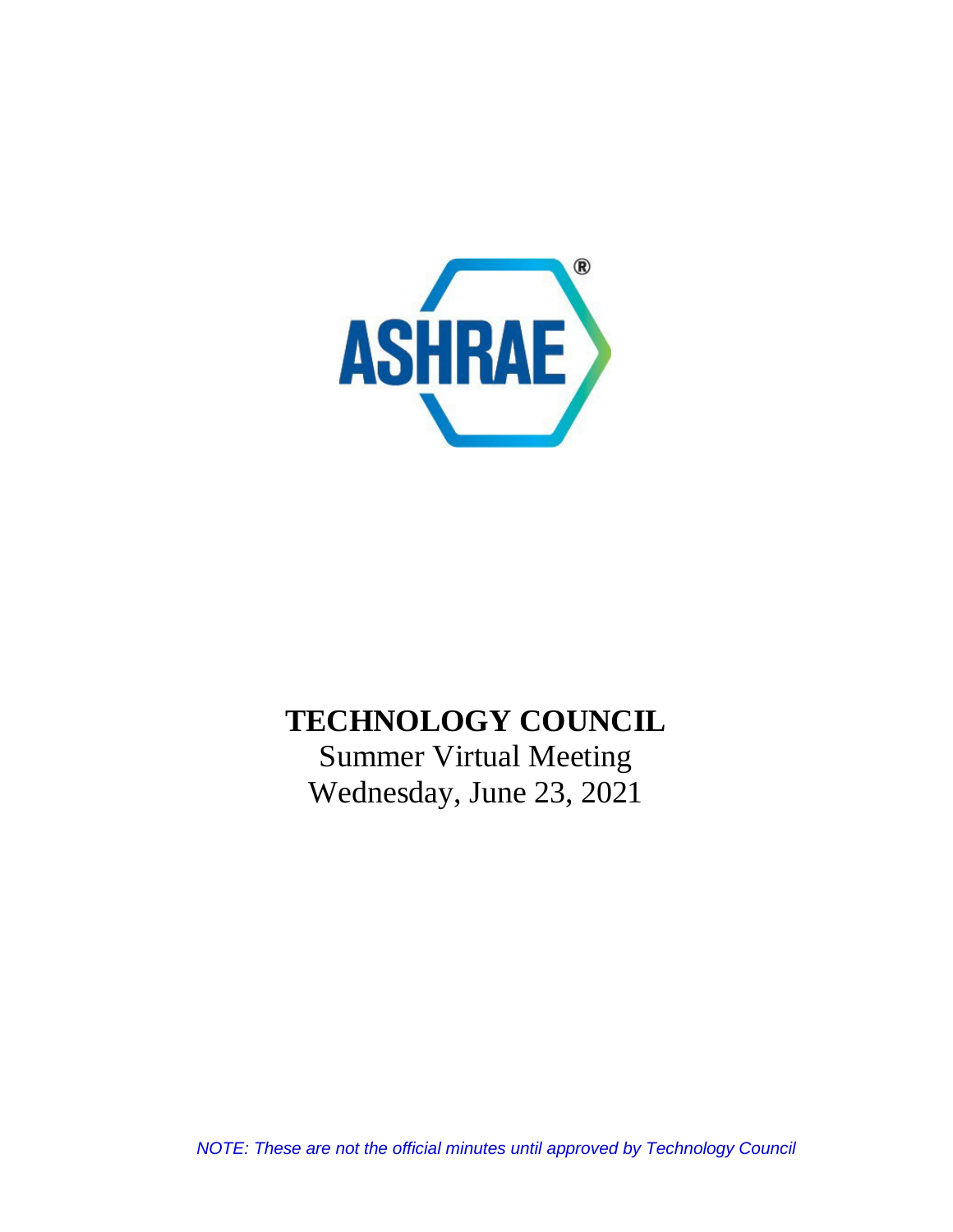# **MOTIONS**

# Technology Council Summer Virtual Meeting

Wednesday, June 23, 2021

| <b>Motion</b>        | <b>Description</b>                                                                                                                                                                                                                                                                                                                                                                                                                                                                                                                                                                                                                                                                                                                                                                                                             |  |  |  |
|----------------------|--------------------------------------------------------------------------------------------------------------------------------------------------------------------------------------------------------------------------------------------------------------------------------------------------------------------------------------------------------------------------------------------------------------------------------------------------------------------------------------------------------------------------------------------------------------------------------------------------------------------------------------------------------------------------------------------------------------------------------------------------------------------------------------------------------------------------------|--|--|--|
| M1                   | Technology Council approved the minutes of Tech Council's Annual Winter<br>Virtual Meeting, February 2, 2021 and Tech Council's Pre-Summer Virtual<br>Meeting, June 4, 2021                                                                                                                                                                                                                                                                                                                                                                                                                                                                                                                                                                                                                                                    |  |  |  |
| M <sub>2</sub>       | Technology Council recommended that BOD ExCom approve the following five<br>Public Policy Issue Briefs (PPIBs).<br>Climate Change and the Built Environment (Attachment 04C-1)<br>$\bullet$<br>Environmental Tobacco Smoke (Attachment 04C-2)<br>٠<br>Refrigerants and Their Responsible Use (Attachment 04C-3)<br>$\bullet$<br>Indoor Air Quality (Attachment 04C-4)<br>$\bullet$<br>Building Energy Benchmarking, Assessments, and Performance<br>$\bullet$<br>Targets (Attachment 04C-5)                                                                                                                                                                                                                                                                                                                                    |  |  |  |
| M <sub>3</sub>       | Technology Council recommended that BOD ExCom approve the PPIB<br>titled STEM Education & Workforce (Attachment 04C-6)                                                                                                                                                                                                                                                                                                                                                                                                                                                                                                                                                                                                                                                                                                         |  |  |  |
| M4                   | Technology Council recommended that BOD ExCom approve the PPIB titled<br>Consensus Standards: Expert Solutions to Meet Global Needs (Attachment 04C-7)                                                                                                                                                                                                                                                                                                                                                                                                                                                                                                                                                                                                                                                                         |  |  |  |
| M <sub>5</sub>       | Technology Council recommended that BOD ExCom approve the<br>PPIB titled Resiliency in the Built Environment (Attachment 04C-8)                                                                                                                                                                                                                                                                                                                                                                                                                                                                                                                                                                                                                                                                                                |  |  |  |
| M <sub>6</sub><br>M7 | Technology Council recommended the appointment of the following members to<br>the Filtration and Air Cleaning position document (PD) committee:<br>Jeff Siegel, University of Toronto (vice-Chair), past member<br>Marwa Zaatari, Blue Box Air, (connection to 62.1 and industry)<br>٠<br>Kathleen Owen, Owen Air Filtration Consulting, (connection to 2.4,<br>industry)<br>Paula Levasseur, LMF Services, LLC (connection to 2.3 and<br>industry)<br>Paolo Tronville, Polytechnic of Turin (connection to RAC 2.3,<br>$\bullet$<br>2.4 and standardization)<br>Dean Tompkins, Consultant (connection to 2.3, industry)<br>Dean Saputa, UV Resources, (connection to 2.9, industry), past<br>member<br>Technology Council recommended reaffirming the Limiting Indoor Mold and<br>Dampness in Buildings PD until July 1, 2023 |  |  |  |
| M8                   | Technology Council recommended reaffirming the Climate Change PD until July 1,<br>2023                                                                                                                                                                                                                                                                                                                                                                                                                                                                                                                                                                                                                                                                                                                                         |  |  |  |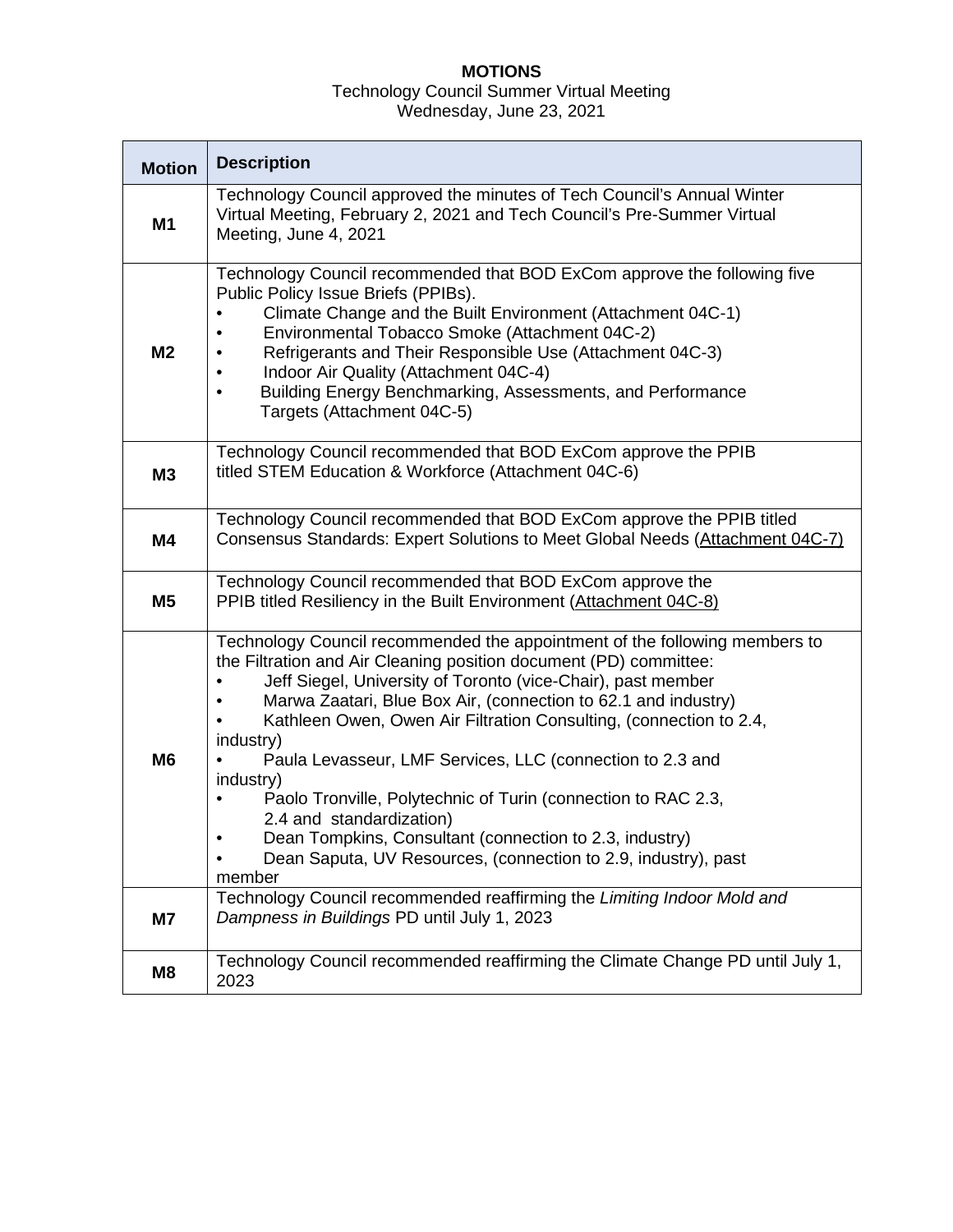## **ACTION ITEMS** Technology Council Fall Virtual Meeting November 13, 2020

| Al# | <b>Responsibility</b>      | <b>Status</b> | <b>Description</b>                                                                                                                  |
|-----|----------------------------|---------------|-------------------------------------------------------------------------------------------------------------------------------------|
|     | Reiniche and<br>Hammerling | Ongoing       | Work with TAC on moving forward the request for a<br>TAC Functional Group reporting automation tool<br>including a proposed budget. |

## **ACTION ITEMS**

Technology Council Winter Virtual Meeting February 2, 2021

| Al# | <b>Responsibility</b> | <b>Status</b> | <b>Description</b>                                                                                                       |
|-----|-----------------------|---------------|--------------------------------------------------------------------------------------------------------------------------|
|     | <b>DRSC</b>           | Ongoing       | Conduct a short training session on how PDs<br>travel through the ASHRAE process and provide<br>to cognizant committees. |
| っ   | Staff                 | Ongoing       | Request training for DRSC and any member of<br>Tech Council on the PPIB Process from GAC.                                |

# **ACTION ITEMS**

Technology Council Summer Pre-Virtual Meeting Friday, June 4, 2021

| AI# | <b>Responsibility</b>     | <b>Status</b> | <b>Description</b>                                                                                                                                                                                                                                                                                              |
|-----|---------------------------|---------------|-----------------------------------------------------------------------------------------------------------------------------------------------------------------------------------------------------------------------------------------------------------------------------------------------------------------|
| 1   | Khankari                  | Complete      | Take the feedback on removing systems from the<br>scope to the Infectious Aerosols PDC to confirm<br>that it should be done and if it is editorial.                                                                                                                                                             |
| 2   | <b>Staff</b>              | Complete      | Send a copy of the proposed Infectious Aerosols<br>Position Document TPS change to EHC as an<br>information item.                                                                                                                                                                                               |
| 3   | McQuade/<br><b>McGinn</b> | Complete      | Share the following feedback to the proposed<br><b>Building Decarbonization PDC:</b><br>1. Review the purpose and scope alongside other<br>PD purpose and scope to make the format<br>consistent.<br>2. Ensure that the committee is reviewing the<br>other PDs to avoid overlap, duplication, and<br>conflict. |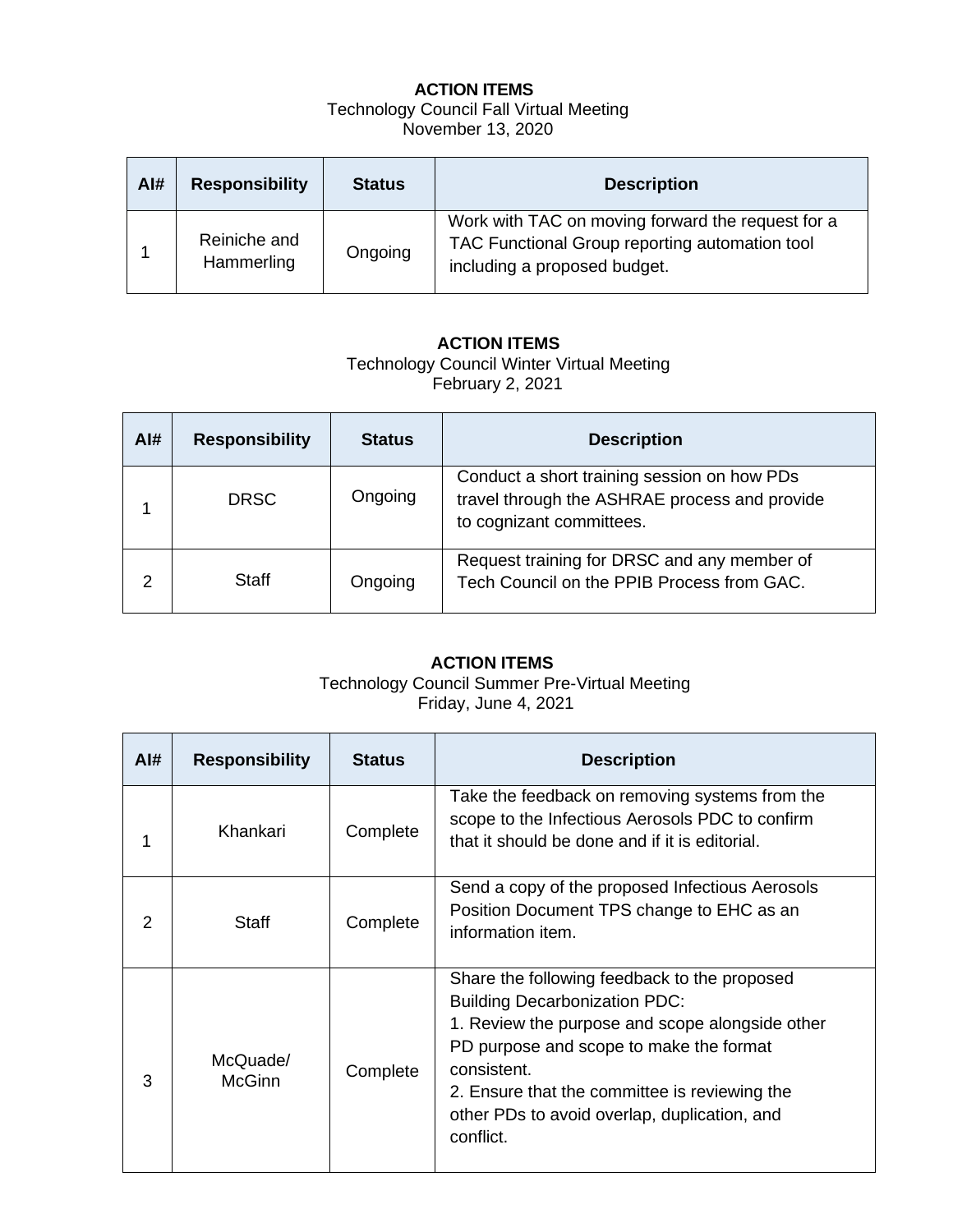|  | <b>Staff</b> |                  | Provide Larry Schoen with a copy of the draft |
|--|--------------|------------------|-----------------------------------------------|
|  |              | Complete Tobacco |                                               |
|  |              |                  | Smoke PPIB if he hadn't received one.         |

# **ACTION ITEMS**

Technology Council Summer Virtual Meeting

Wednesday, June 23, 2021

| Al# | <b>Responsibility</b> | <b>Status</b> | <b>Description</b>                                                                                                                   |
|-----|-----------------------|---------------|--------------------------------------------------------------------------------------------------------------------------------------|
|     | Staff                 |               | Distribute suggested streamlining ideas written by<br>Tim McGinn to facilitate ideas for consideration by<br>the Standing Committees |
|     | Wilkins               |               | Provide a list of project amounts that may be ready<br>for bid to Staff for distribution.                                            |
| 3   | EHC                   |               | Determine how ASHRAE and IEQ-GA engage<br>each other including a review of the bylaws of both<br>organizations.                      |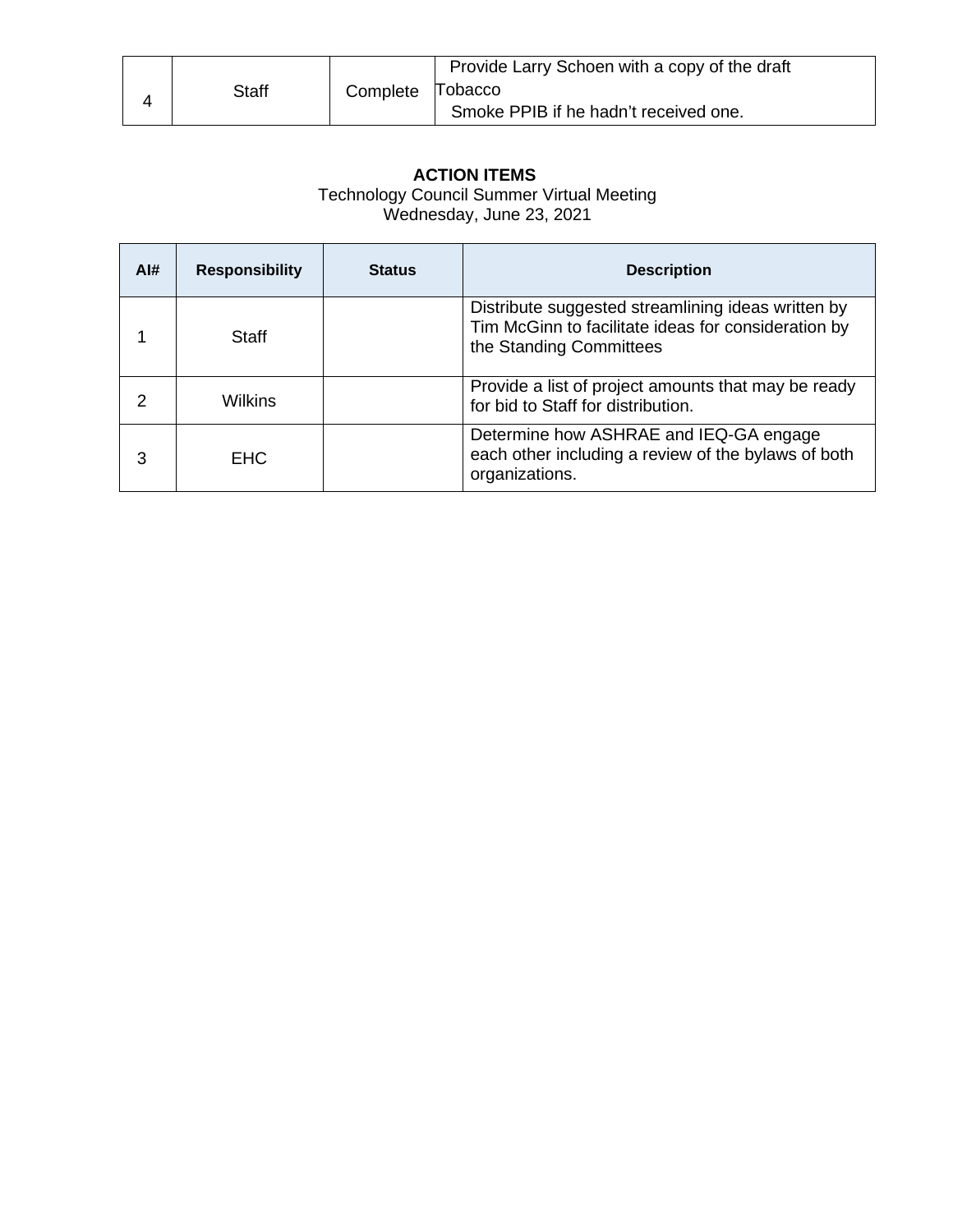# **MINUTES**

 Technology Council Summer Virtual Meeting Wednesday, June 23, 2021

#### **Voting Members Present**

Bill McQuade, Chair Tim McGinn, Vice Chair Wade Conlan Steve Emmerich Tyler Glesne Krishnan Gowri Heather Platt Gulledge Rick Hermans Jaap Hogeling Kishor Khankari Wei Sun Adrienne Thomle David Yashar

#### **Non-Voting Members Present**

Dru Crawley Pat Graef Rick Heiden Richard Karg Luke Leung Dustin Meredith Michael Pouchak Larry Smith Chris Wilkins

# **Guests**

Sarah Maston, Incoming Vice Chair Omar Abdelaziz Scott Campbell Nicholas Clements Doug Cochrane Bill Dean Paul Francisco Susanna Hanson William Healy Dustin Lilya Craig Messner Chris Phelan

# **ASHRAE Staff**

Connor Barbaree, Sr. MOS Steve Hammerling, AMORTS DD Latham, AA Jeff Littleton, EVP Jeremy Pollack, MFGA Emily Porcari, MSLGA Lilas Pratt, MSP Stephane Reiniche, DOT Ryan Shanley, MOIS Mike Vaughn, Sr. MORTS Alice Yates, DGA

# **Absent**

Billy Austin - VM Stephen Gill Yunho Hwang

# **1. CALL TO ORDER**

Chair, Bill McQuade, called the meeting to order at 9:00 a.m. Vice Chair, Tim McGinn, was asked to record action items. Agenda was accepted as distributed.

*Secretary's Note: Quorum was met with 12 voting members, plus Chair. All reports noted in the minutes can be found on Basecamp listed under ASHRAE Technology Council/Docs and Files/Meetings 2021/2021\_06\_23 TechC Summer Meeting*

#### **2. MINUTES/ACTION ITEMS**

It was moved by Wei Sun and seconded by Heather Platt Gulledge that:

**M1** The minutes of Tech Council's Annual Winter Virtual Meeting, February 2, 2021 and Tech Council's Pre-Summer Virtual Meeting, June 4, 2021 be approved as distributed.

#### **TechC Vote: 12-0-0, CNV**

Technology Council Action Items were reviewed and updated. Current Action Items list can be found on Basecamp as *03C ACTION ITEMS as of 2\_2021*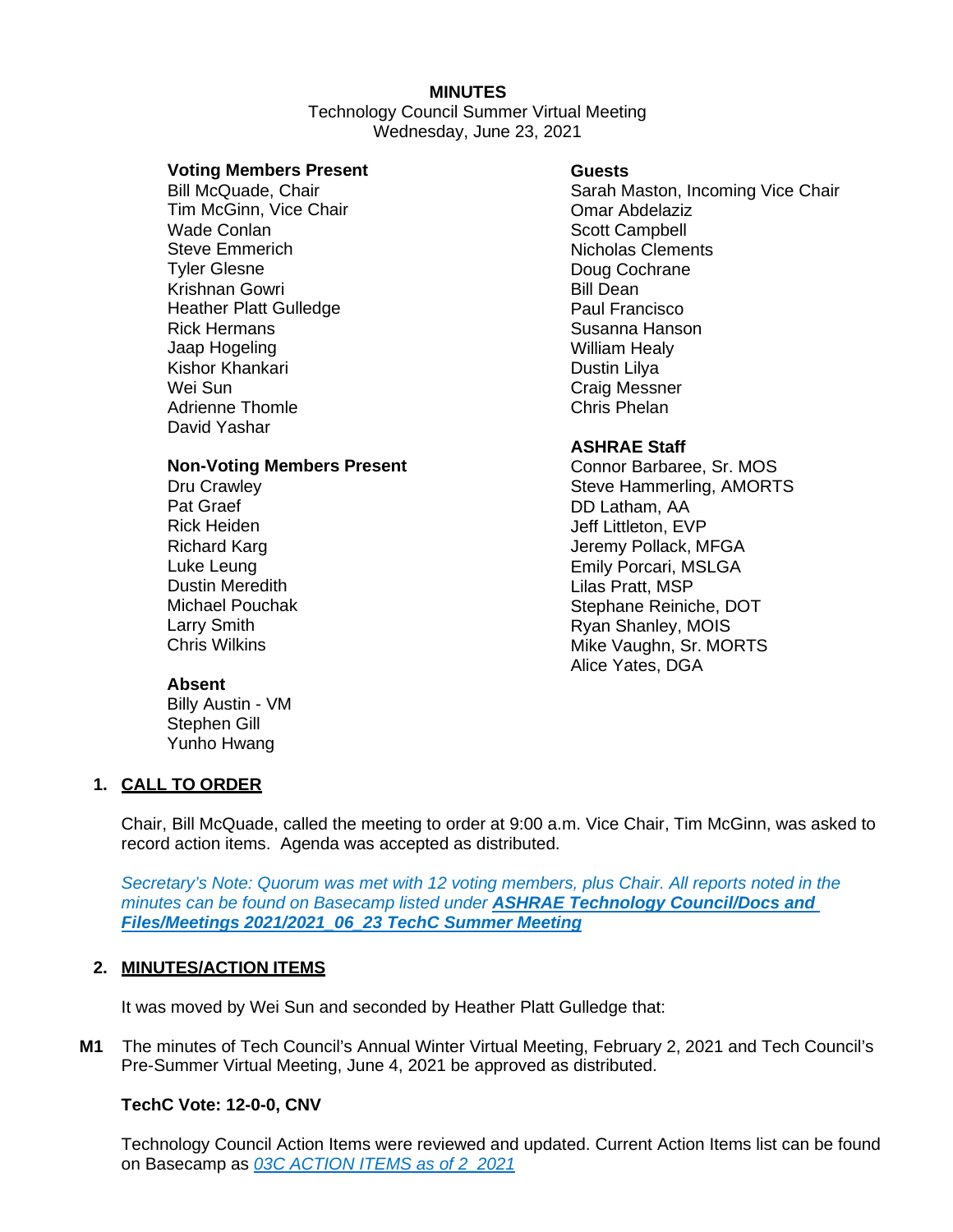# **3. SUBCOMMITTEE REPORTS**

# **A. Operations**

Chair, Steve Emmerich, gave an update on OPS activities from the June  $22^{nd}$  meeting. There were no motions presented. Full report can be found on Basecamp as *04A OPS Report to TechC 6\_23\_2021*

The Final 2020/21 combined MBO report is complete and is available for review on Basecamp as *ASHRAE/ Docs & Files/MBOs/2020/21 MBOs/06 TechCouncil Combined\_MBOs\_6\_22\_2021*

Next year OPS will be focusing on guiding the Standing Committee Chairs and Vice-Chairs in writing more strategic MBOs. Tech Council leadership is working on creating a training presentation to share with members of OPS and Tech Council. An OPS meeting is scheduled for the last week of July to review the Tech Council and Standing Committee MBOs.

Streamlining efforts at the Society level were discussed and it was noted that the standing committees and Tech Council should begin thinking of ways to streamline activities further. In addition, the subcommittee members were asked to think of activities that could be approved at lower levels to speed up the business of the Society. It was agreed those changes would be looked at after the Board considers the motion regarding the size of the Board of Directors. One item suggested by staff was to revamp the Tech Council subcommittees by merging Special Projects and Document Review Subcommittees. This will be a focus for the next year.

*AI#1 – Staff to distribute suggested streamlining ideas written by Tim McGinn to facilitate ideas for consideration by the Standing Committees*

# **B. Special Projects**

Chair, David Yashar, presented the Special Projects Committee report. There were no motions presented. The full report can be found on Basecamp as *04B\_SpcProj\_Report\_to\_TechC\_2021\_06\_22\_F*

Special Projects Subcommittee discussed the prospects of a new project around the proposal to create a new District Energy Standard supported by Empower. A research project would be needed initially to develop metrics on which the standard could be based. The status of the project is unclear and will be investigated by staff for further consideration by the subcommittee.

Additional discussions with RAC and Publications on the PTAR process were suggested to clarify any remaining ambiguity on roles and responsibilities between RAC, Special Projects Subcommittee and Publications.

While the residential version of the epidemic preparedness document is nearing completion, work on the commercial version has not yet been initiated. Additional discussions are needed to determine if that work is still appropriate and if so, how to proceed.

#### **C. Document Review**

Chair, Tim McGinn, presented the Document Review Subcommittee's report with attachments, which can be found on Basecamp as *04C-DRSC Rprt to TechC.21A*

#### **The following motions were presented for Tech Council and ExCom approval.**

It was moved by Tim McGinn that: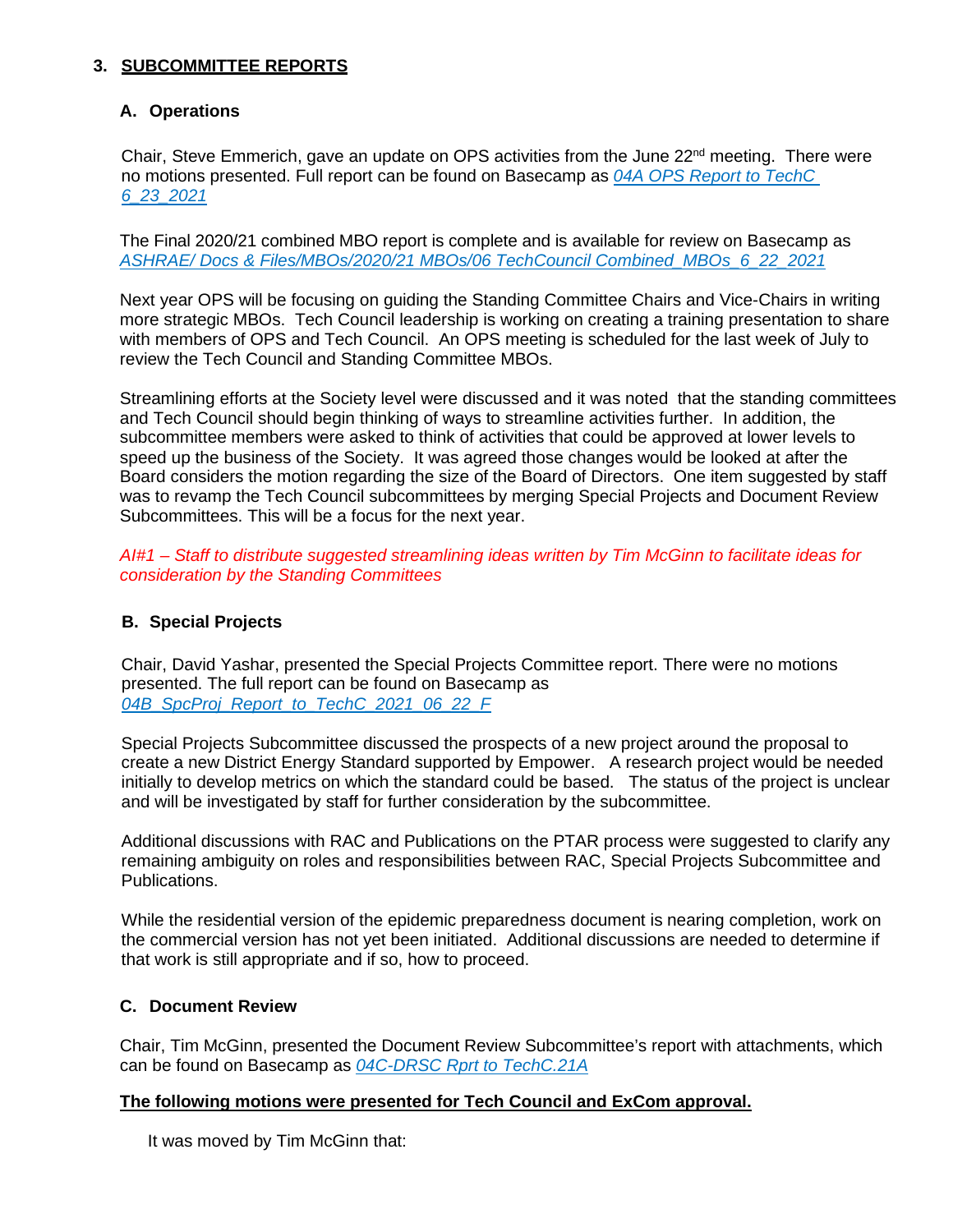- **M2** Technology Council recommend to the BOD ExCom that the following five Public Policy Issue Briefs (PPIBs) be approved.
	- Climate Change and the Built Environment [\(Attachment 04C-1\)](https://public.3.basecamp.com/p/kKezHoTP5dReLP3ncWxvacq4)
	- Environmental Tobacco Smoke [\(Attachment 04C-2\)](https://public.3.basecamp.com/p/67KsR2grVfE4gRY4GZVsN4WQ)
	- Refrigerants and Their Responsible Use [\(Attachment 04C-3\)](https://public.3.basecamp.com/p/LCaaG5Mq5XfHTqjv9Byv7WFA)
	- Indoor Air Quality [\(Attachment 04C-4\)](https://public.3.basecamp.com/p/ZovDSz556zUqnX2UCp61c2gE)
	- Building Energy Benchmarking, Assessments, and Performance Targets [\(Attachment](https://public.3.basecamp.com/p/SHbpGnx3xx65NFzXowQjVvaq)  [04C-5\)](https://public.3.basecamp.com/p/SHbpGnx3xx65NFzXowQjVvaq)

**BACKGROUND:** These PPIBs were developed and approved by Government Affairs Committee (GAC), then reviewed and approved by DRSC. All five PPIBs can be found on Basecamp.

**Tech Vote:** 12-0-0, CNV

It was moved by Tim McGinn that:

**M3** Technology Council recommend to BOD ExCom that the PPIB titled STEM Education & Workforce (*[Attachment 04C-6\)](https://public.3.basecamp.com/p/uLTsdosgpXzCv5LU79NL37an)* be approved.

**BACKGROUND:** This PPIB was developed and approved by GAC, then reviewed and approved by DRSC. The negative vote was from DRSC member Adrienne Thomle who suggested the following editorial change be made:

# **ASHRAE's ROLE**

….ASHRAE's Board of Directors has committed to promoting diversity, equity, and inclusion in all levels of the society.

# **Tech Vote:** 11-1[1](#page-6-0) -0, CNV

It was moved by Tim McGinn that:

**M4** Technology Council recommend to BOD ExCom that the PPIB titled Consensus Standards: Expert Solutions to Meet Global Needs *[\(Attachment 04C\)](https://public.3.basecamp.com/p/JMqyHF1NpHD7ZHFfmaFdCFSK)* be approved.

**BACKGROUND:** This PPIB was developed and approved by GAC, then reviewed and approved by DRSC. The negative vote was from DRSC member Adrienne Thomle who suggested the following editorial change be made:

# **ASHRAE's ROLE**

….ASHRAE standards establish recommended practice in the areas of indoor air quality, energy conservation and management, building water and refrigerant systems, highperformance buildings, and others.

**Tech Vote:** 11-1<sup>[2](#page-6-1)</sup>-0, CNV

It was moved by Tim McGinn that:

**M5** Technology Council recommend to BOD ExCom that the PPIB titled Resiliency in the Built Environment [\(Attachment 04C-8\)](https://public.3.basecamp.com/p/5zz37ft8MaKj2nBeeMe6Rj56) be approved.

<span id="page-6-0"></span> $1$  Adrienne Thomle voted no as the suggested editorial change was not accepted.

<span id="page-6-1"></span><sup>&</sup>lt;sup>2</sup> Adrienne Thomle voted no as the suggested editorial change was not accepted.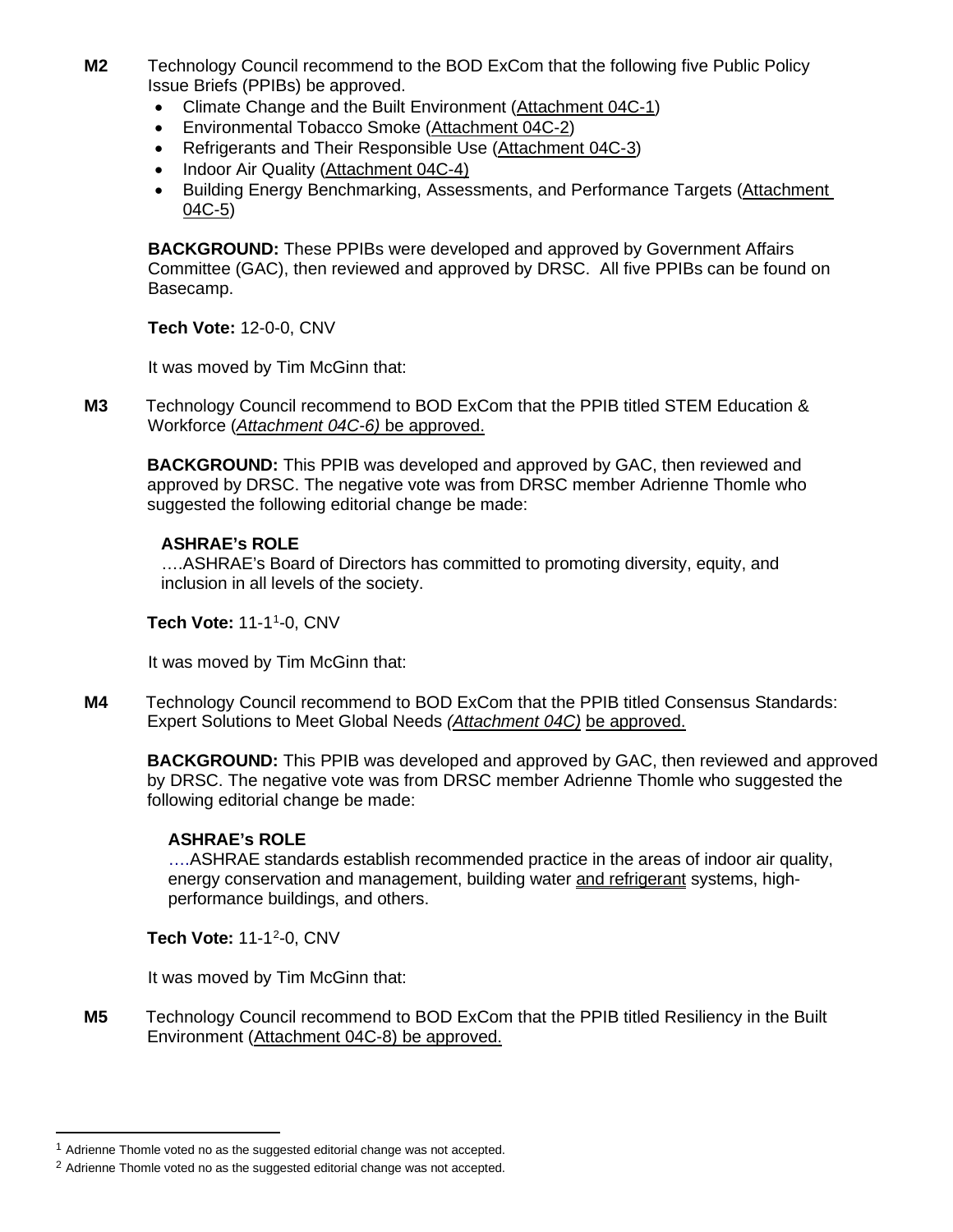**BACKGROUND:** This PPIB was developed and approved by GAC, then reviewed and approved by DRSC. The negative vote was from DRSC member Adrienne Thomle who suggested the following editorial change be made:

# **ASHRAE's VIEW**

…ASHRAE also holds the following positions with respect to resiliency in the built environment:

• Built environments and building systems need to be developed which are both resilient and sustainable.

**Tech Vote:** 11-1[3](#page-7-0) -0, CNV

#### **The following motions were presented for Tech Council approval:**

It was moved by Tim McGinn that:

**M6** Technology Council approve the appointment of the following members to the Filtration and Air Cleaning position document (PD) committee:

Jeff Siegel, University of Toronto (vice-Chair), past member

- Marwa Zaatari, Blue Box Air, (connection to 62.1 and industry)
- Kathleen Owen, Owen Air Filtration Consulting, (connection to 2.4, industry)
- Paula Levasseur, LMF Services, LLC (connection to 2.3 and industry)
- Paolo Tronville, Polytechnic of Turin (connection to RAC 2.3, 2.4 and standardization)
- Dean Tompkins, Consultant (connection to 2.3, industry)
- Dean Saputa, UV Resources, (connection to 2.9, industry), past member

**BACKGROUND:** The PD chair, Pawel Wargocki, was previously appointed. The proposed members represent various fields, outside experts, and relevant ASHRAE committees. ASHRAE bios for ASHRAE members are included as [Attachment 04C-9.](https://public.3.basecamp.com/p/9eRiHgjqt3wdnETqhLFniNce) EHC requested adding a member from the design community as well. They also suggested consideration of a non-voting advisory committee as warranted to help assure interested parties can be involved. EHC expects to recommend adding more members within a few weeks after discussing with the chair.

**Tech Vote:** 11-0-0, CNV

It was moved by Tim McGinn that:

**M7** Technology Council recommend reaffirming the Limiting Indoor Mold and Dampness in Buildings PD until July 1, 2023.

**BACKGROUND**: A revision is underway now, but the current PD [\(Attachment 04C-10\)](https://public.3.basecamp.com/p/cwXvSrcoXxe2YL9F7AmxpdRG) expires June 27, 2021. Reaffirming the PD would keep this document available until a revision is ready.

**Tech Vote:** 11-0-0, CNV

It was moved by Tim McGinn that:

**M8** Technology Council recommend reaffirming the Climate Change PD until July 1, 2023.

**BACKGROUND**: TC 2.5 intends to initiate a revision shortly, but the current PD [\(Attachment 04C-11\)](https://public.3.basecamp.com/p/ozKep6Y92M4e1CWcDDUV2mmM) expires June 27, 2021. Reaffirming the PD would keep this document available until a revision is ready.

<span id="page-7-0"></span><sup>&</sup>lt;sup>3</sup> Adrienne Thomle voted no as the suggested editorial change was not accepted.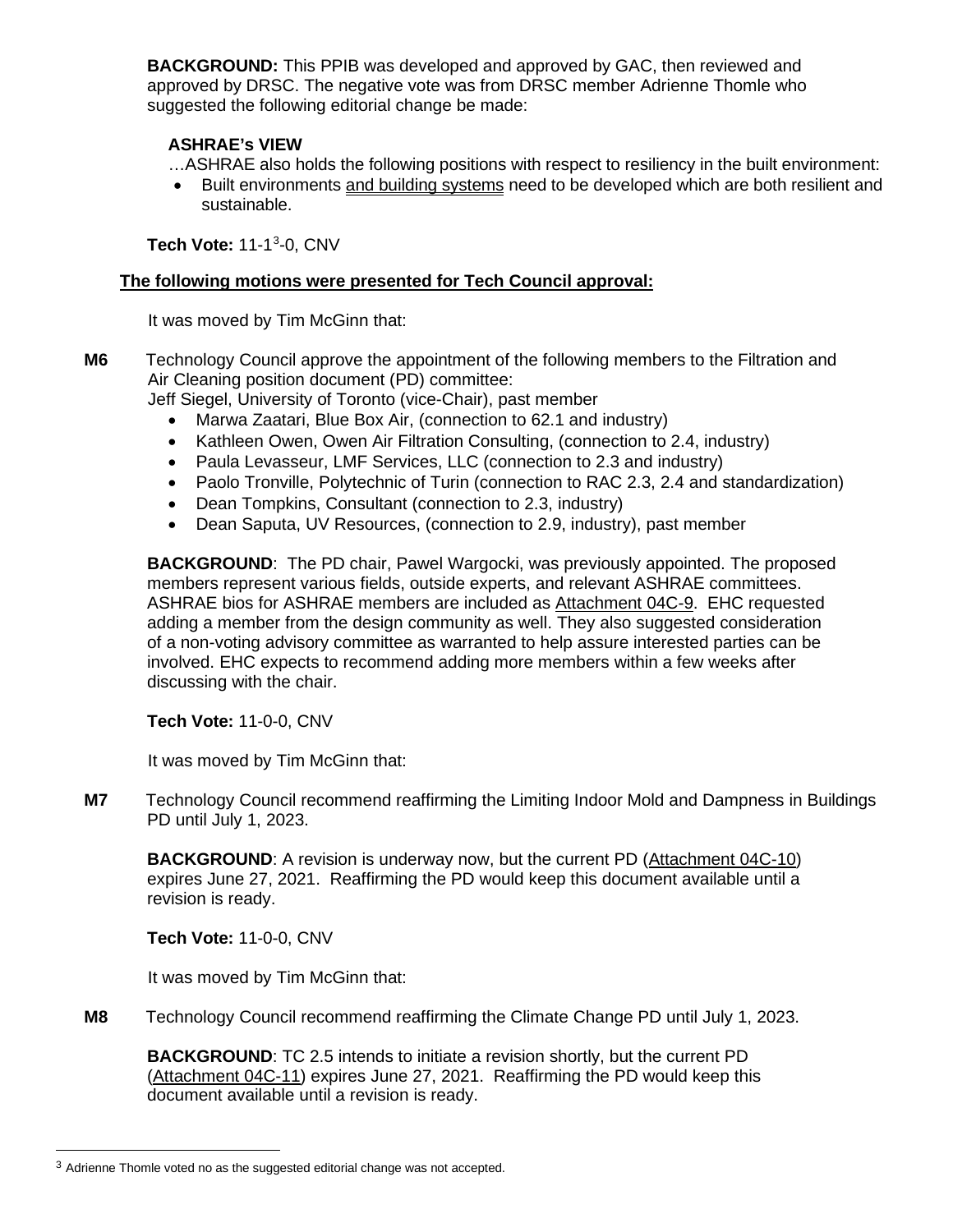#### **Tech Vote:** 11-0-0, CNV

Following the presentation of motions, Rick Hermans commented that the whole PPIB process is cumbersome. Pat Graef did a great job and with a little more streamlining will help with timing and getting approvals. OPS will take this on next year.

# **4. STANDING COMMITTEE REPORTS**

# **A. Standards**

Chair, Dru Crawley, presented the Standards report which can be found on Basecamp as *05A StdC Report to TC June 21* 2021. No motions were presented for Tech Council approval.

Mr. Crawley highlighted the publication items going forward for Board approval and the recently published standards.

Mr. Crawley also provided updates on appeals that were received for proposed addenda *a* and *y* to Standard 62.2-2019, *Ventilation and Acceptable Indoor Air Quality in Residential Buildings, as shown below*

- 1. In the case of addendum *a*, there were multiple appellants. Upon receipt of these appeals, a panel was formed. The panel requested that the chair of the project committee provide a written rebuttal. After reviewing the appeals and the written rebuttal, the panel determined that a hearing would be necessary, and these hearings were held over a two-day span so that all appellants and the chair of the project committee could address the panel. After the hearings the panel determined that all but one of the appeals should be upheld. The panel expressed concern at the dismissal of a compromise proposal and recommended that the committee work towards a compromise with interested parties. The panel also recommended that procedures related to ASHRAE Standards Actions be reviewed and clarified.
- 2. In the case of addendum y there was a single appellant. Upon receipt of the appeal, a panel was formed, and the panel requested that the chair of the project committee provide a written rebuttal. After reviewing the appeal and the information provided in the rebuttal the panel determined that it had the necessary information to dismiss the appeal without a hearing. After this dismissal the appellant has chosen to exercise their right to appeal to the ExSC at ANSI. The processing of the appeal at the ANSI level is in progress and ASHRAE is awaiting more detailed information regarding the appeal. The appellant also requested a stay on the publication of addendum *y* until the appeal process at ANSI has concluded.

#### **B. Research Administration**

Chair, Chris Wilkins, presented an update on RAC activities, no written report was provided. Mr. Wilkins noted that 6 RTARs were acted on during the Summer meeting. RAC will need an additional meeting to act on 5 WS's with 7 additional WS's received. David Yashar stated that 3 PTARs are with publications for review. Concerns were expressed about research funds for the 2025 chapter handbook updates (TC 5.2 was cited). Mr. Wilkins did state that there were funds this Society Year to maintain ongoing projects under contract but there were not funds to approve new projects. It is expected that there will be funds in the upcoming SY, and RAC will prioritize accordingly.

*AI#2 - RAC to provide a list of project amounts that may be ready for bid to Staff for distribution.* 

# **C. Technical Activities**

Chair, Dustin Meredith, reported on TAC activities. No motions were presented. The full TAC report can be found on Basecamp as *05C-TAC Rprt to TechC.21A.* Mr. Meredith highlighted the following activities: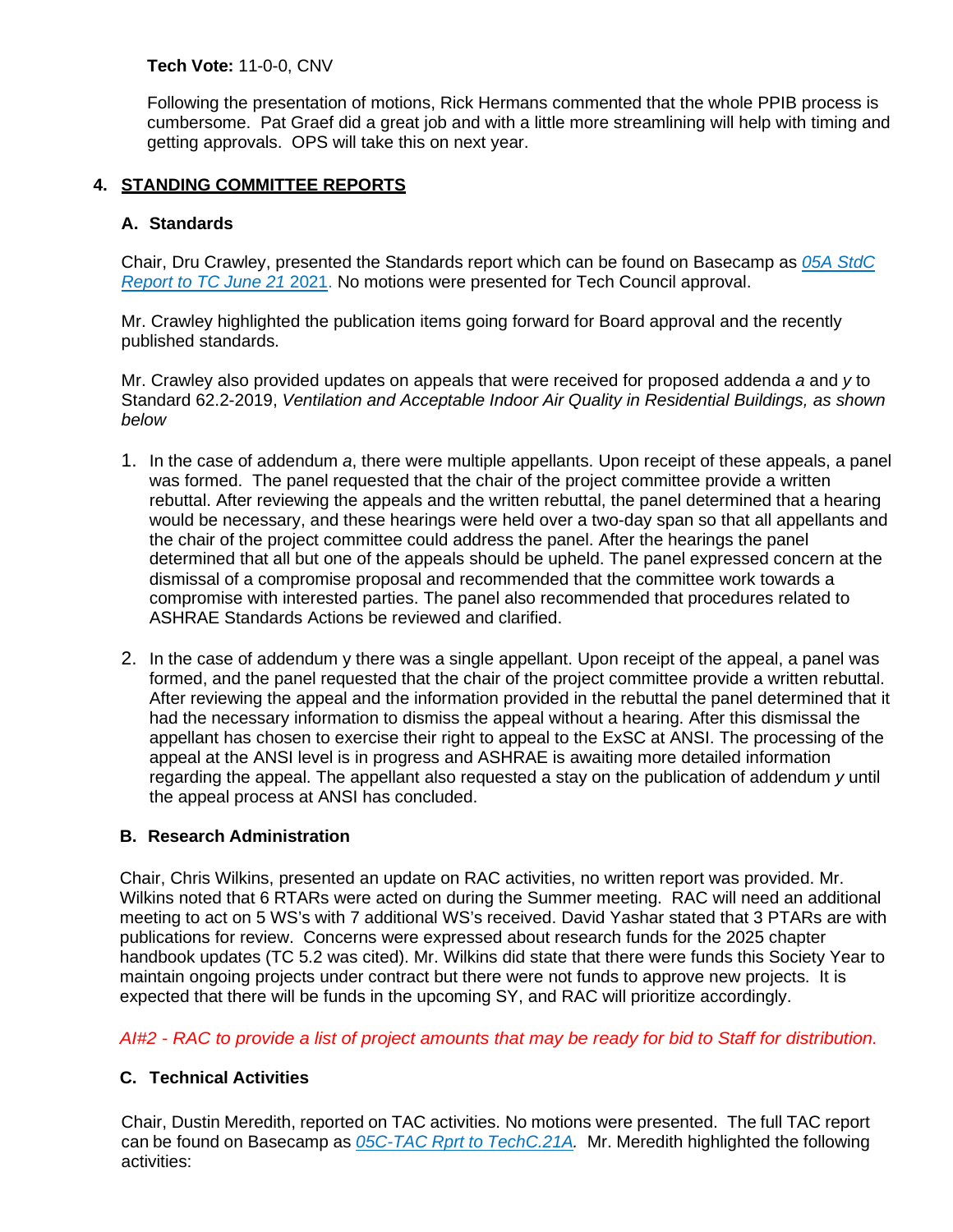- TC 2.10, *Resilience and Security* has spearheaded a plan to achieve the Resilient Buildings and Communities Initiative of the ASHRAE Strategic Plan. They've held a series of meetings cumulating in a March roadmap that included short, medium, and long-term goals. Comments were subsequently requested on the plan. The next step is to broaden this initiative to other FGs on TAC and a kickoff meeting is being scheduled to occur soon after the Annual meeting.
- TAC developed a Functional Group (FG) Evaluation workbook to perform both a subjective and objective evaluation of the functional groups under TAC. This was rolled out at the Winter Meeting and will be an annual task. Data from the effort is now available and will serve to help formalize FG continuation procedures. This form is part of a broader effort to improvement management of the FGs under the purview of TAC. TAC also created a new email [\(asktac@ashrae.net\)](mailto:asktac@ashrae.net) intended to give everyone a direct contact to TAC to respond to all needs and questions.
- TAC approved the formation of a new Task Group entitled Reactive Air and Surface Treatment. This new TG will primarily serve as a home for air cleaning technologies not currently covered by other functional groups including PCO, ionization, and hydrogen peroxide. Specifically excluded is direct UV technology covered by TC 2.9. The first order of business will be to initiate work on a much-needed MOT. TAC will strive to ensure the first roster contains a balance of technologies and member types.
- TAC developed a series of Leadership Training blocks. Developed for use by TC leadership, they are a great resource for all of ASHRAE. TAC is working with ASHRAE to make PDH credits available for those who participate.
- TAC has developed a motion template similar to motions that can be initiated during a regional CRC meeting, to provide a stronger voice for members of FGs. A template was shared with the TCs during the 2021 Annual meeting for the first time.

# **D. Environmental Health**

Chair, Wei Sun, presented the EHC Report which is posted to Basecamp as *05D-EHC Rprt to TechC.21A.* There were no motions presented. Mr. Sun highlighted the following areas:

- EHC has developed and approved a report titled "*Knowledge Gaps in Built Environmental Quality*" [\(Attachment 05D-1\)](https://public.3.basecamp.com/p/jGxb65V4QXJhvYduHWjZ7ETh). This report is the result of surveys and meetings with experts inside and outside of ASHRAE to explore and identify the current knowledge gaps related to built environmental quality.
- EHC has developed and approved a report titled "*EHC Report to ASHRAE Technology Council - Recent Trends in Environmental Health*" to send to Tech Council. [\(Attachment 05D-2\)](https://public.3.basecamp.com/p/NMqZsRCQDuQmxsG1b83kXKfT). This report is prepared in response to an EHC MBO to identify and report on recent trends in the environmental health and its impact on HVAC&R industry.
- ASHRAE continues to participate in the IEQ-GA with Bill Bahnfleth as the ASHRAE representative. The IEQ-GA is now finalized as a legal entity and operates with 11 full member organizations (ACGIH, AICARR, AIHA, AIVC, ASA, ASHRAE, FAIAR, FEDECAI, IICRC, ISHRAE, REHVA). There are two other affiliate associations (MAIQC, SIE).

*AI#3 - EHC to determine how ASHRAE and IEQ-GA engage each other including a review of the bylaws for both organizations.*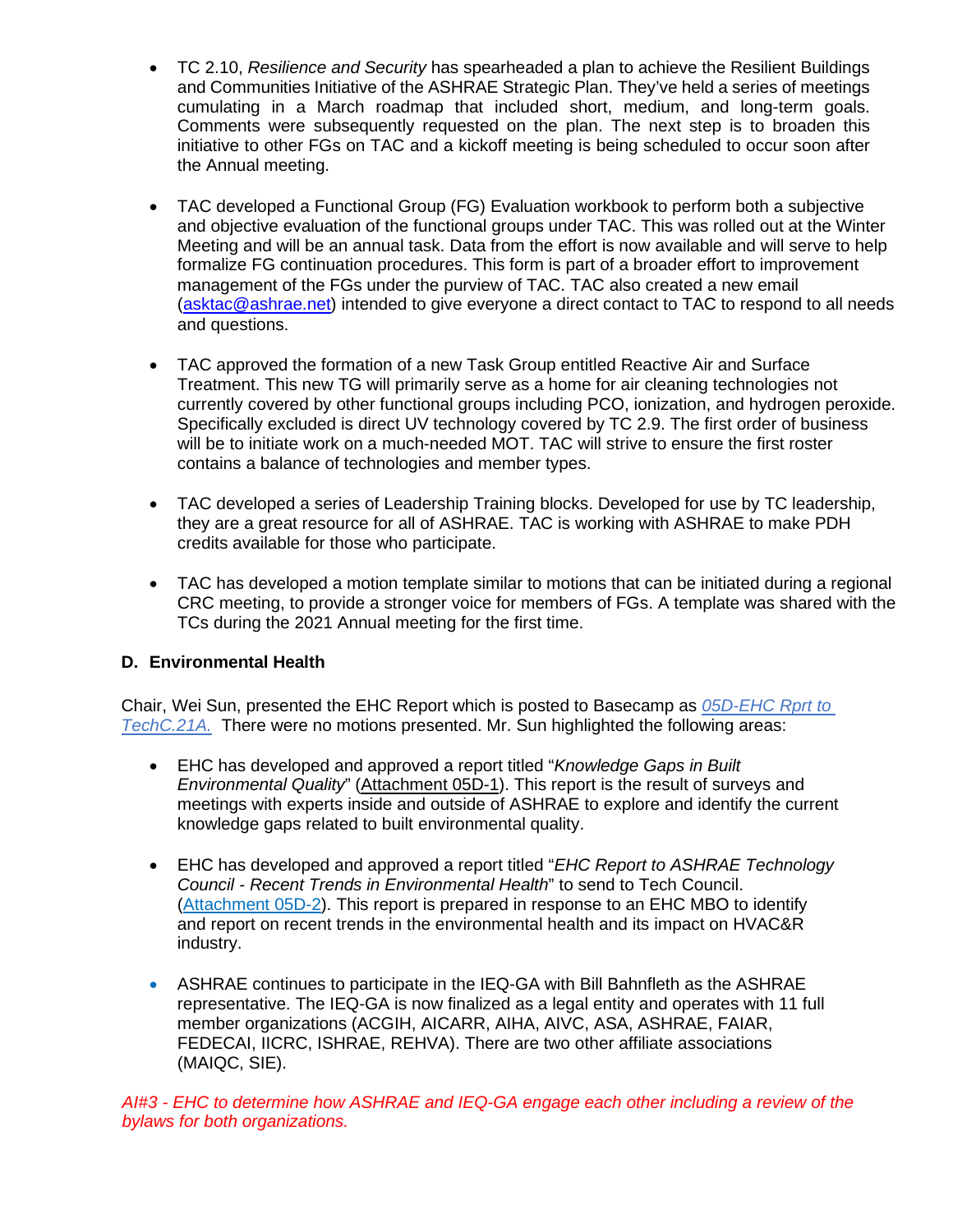# **E. Refrigeration CPCC**

Wade Conlan presented the REF-CPCC report in the absence of the chair and vice-chair, and it is posted on Basecamp as *05E-REF-CPCC Rprt to TechC.A21\_Release1.* No motions were presented. Mr. Conlan highlighted the following areas:

- Based upon a recommendation of the ASHRAE Honors and Awards Committee and the low number of nominations received over the past five years for the Comfort Cooling Award, the Ref-CPCC Awards Subcommittee took on the charge this past fall to combine aspects of the Board dropped Comfort Cooling Award with the current Milt Garland Award. The proposed new award will be called the *Milt Garland Commemorative Refrigeration & Comfort Cooling Award for Project Excellence.* One nomination from the Hong Kong Chapter was considered this year for this new award, but the review subcommittee decided the Hong Kong Chapter project was not particularly unique or innovative, so no award was given this year.
- REF-CPCC took on the charge following the 2021 winter meeting to help develop a news article on the challenges that exist in distributing the Co-VID 19 Vaccines around the world via a global cold chain distribution system. Article working group had kick-off meeting on Friday January  $29<sup>th</sup>$ . A white paper was developed out of this effort over the next couple months as a result and it is now being considered for publication in the ASHRAE Journal.
- ASHRAE is a sponsor of World Refrigeration (WRD) day holding two webinars. ASHRAE is annually supporting WRD thanks to a previously approved motion by the Board of Directors.

# **F. Residential**

Chair, Pat Graef, presented the RBC Report and it is posted on Basecamp as *05F\_RBC\_Report\_to\_ TechC\_2021-06-23\_F1.* There were no motions presented.

Ms. Graef highlighted that the Residential Buildings Committee approved updates to their Reference Manual to include the new procedures developed under this year's MBOs as reported to Operations Subcommittee (OPS) to Technology Council. In addition, the RBC Manual of Procedures (MOP) was also updated and approved by OPS.

Detailed updates to the initiatives being worked on by the Process Subcommittee and the Communications Subcommittee can be found on Basecamp in the RBC Report.

# **5. SPECIAL COMMITTEE/LIAISONREPORTS**

#### **A. GAC Liaison Report**

Steve Emmerich gave a quick overview on the bi-weekly GAC newsletter update and reported that staff does a great job with this publication. Thanks were expressed to DRSC and Tech Council for moving PPIBs forward on a timely basis. There were eight PPIBs this year which are a key tool for members of GAC to use. The public policy priorities for next SY will be sustainable building practices, climate change, healthy buildings, phase down of high GWP refrigerants, getting updated standards into codes, and diversity in the HVACR work force.

GAC thanked the Epidemic Task force for their work. The focus on schools and the guidance was very beneficial and is now being including in policy documents and legislation globally. GAC is glad that Tech Council is moving forward on Decarbonization and approved the development of the decarbonization position document. Bill McQuade thanked Alice Yates and her staff for their hard work.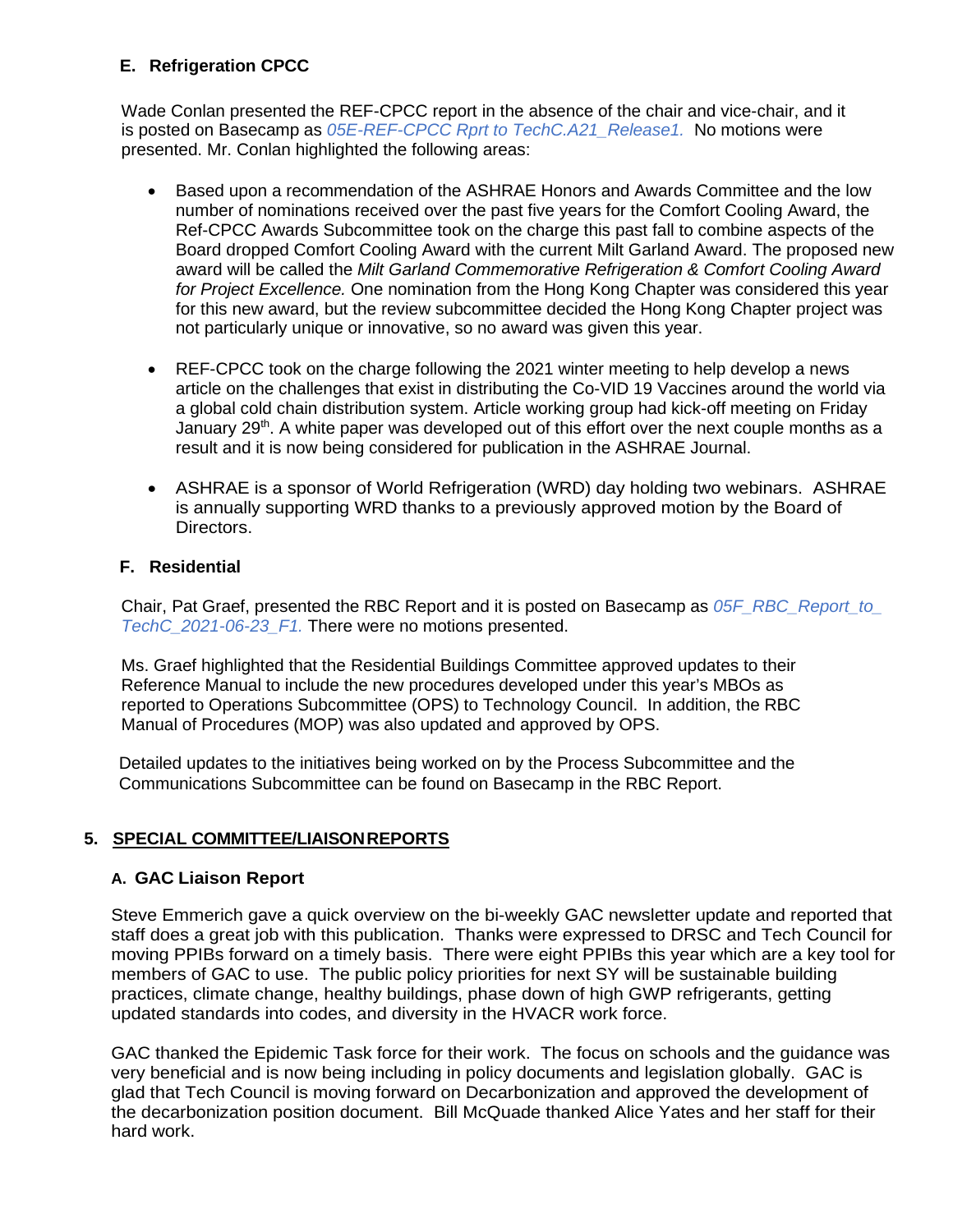# **B. Finance Liaison Report**

Bill McQuade reported that the Finance committee is very involved in austerity numbers and the budget, including the decision to advise the Board on virtual meetings based on the cancellation of various conferences. In addition, an ad hoc was created to develop a financial matrix that would help prioritize programs and projects for ASHRAE.

Finance ad hoc is looking at the financial systems that ASHRAE has and whether those systems be used to determine ROI, staff time and volunteer time, that would facilitate more efficient decision making. There are a lot of existing metrics employed when it comes to financial decisions. However, not all ASHRAE projects have a direct financial involvement. Many provide member and society value that don't necessarily make sense on an economic spreadsheet. Therefore, the intent is for the metrics to also focus on areas of non-financial benefit to help rank and rate a project that might not have the normal ROI.

Finance is also looking at the Society reserve funds to determine if another management firm may be better to manage those funds or if there is a different course of action necessary.

# **C. SRC Liaison Report**

Mike Bilderbeck was unable to attend the Tech Council meeting due to a prior commitment for ASHRAE. He sent via email a short update on SRC as follows:

It's an amazing amount of work just evaluating the ROB. It's like editing a several hundred-page Users' Manual. There are 6 of us. We're also reviewing committee MOPs and have created a MOP Template that will soon be distributed. We're differentiated MOPs and Reference Manuals. Today we sent back to ExCom our preference of 3 potential simplified versions of Rules of Order

# **D. Society Planning Liaison Report**

Sarah Maston, incoming Tech Council Vice-Chair, announced that the Society Strategic Plan has been extended one more year due to the past year's pandemic. The Society Planning Committee will be making mid-course corrections with new topics to include items like decarbonization and will be providing updates by the 2022 Winter Meeting in Vegas. Liaisons have been assigned to look at the Society Strategic Plan thru 2030.

During the discussion, a question was asked if whole life cycle of carbon and energy should be moved into the TC structure (perhaps TC 7.4 and TC 7.6)? It was suggested that TAC should look into this.

# **6. DOT REPORT**

Stephanie Reiniche gave a brief update on Technology department activities. ASHRAE continues to be involved in ANSI with multiple staff in voting and non-voting roles. The department has one position that was eliminated last year and one that is still frozen.

#### **7. NEW BUSINESS**

A question was asked of the Council; *should the number of members be higher on position document committees and/or should a waiver of the rule be requested?* Comments regarding this question included:

1. Yes, we like the idea of increasing the number of PD members. Five to eight members is good, and Tech Council should have the authority to approve a waiver.